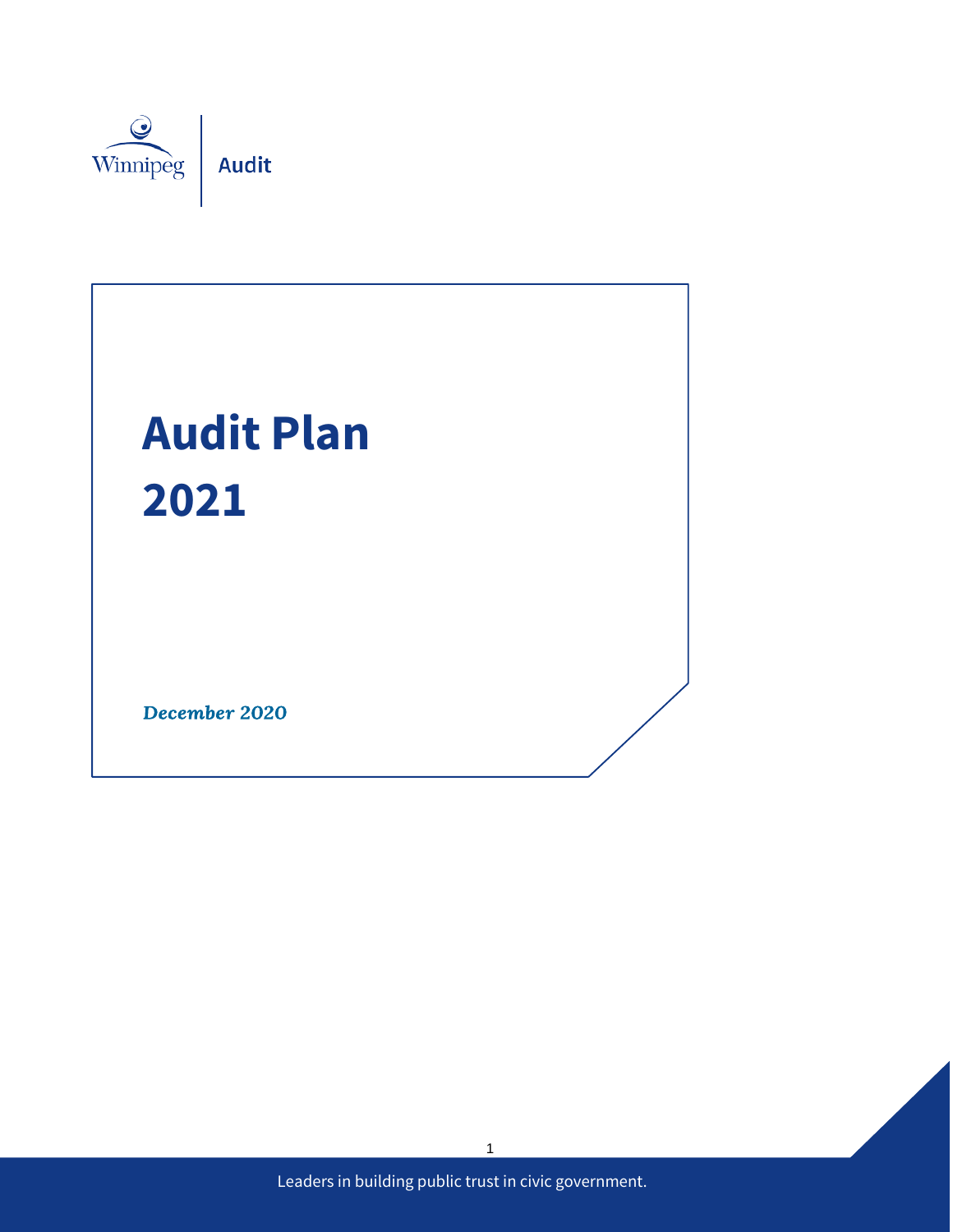# **STRATEGIC OVERVIEW**

#### **Our Mandate**

The City Auditor reports to Council through the Audit Committee (Executive Policy Committee) and is independent of the City's Public Service. The City Auditor conducts examinations of the operations of the City and its affiliated bodies and submits a report of its findings to assist Council in its governance role of ensuring the accountability of the Public Service for the quality of stewardship over public funds and for the achievement of value for money in City operations.

#### **Our Vision**

To be leaders in building public trust in our civic government.

#### **Our Mission**

To support City Council and the Public Service by providing objective and independent advice and assurance with respect to governance, risk management, performance and accountability.

## **Our Service Value**

The value of an independent audit function to Council is the ability to use credible information to make better decisions and to hold the Public Service accountable. Our principle stakeholder is the Audit Committee. The Audit Committee is chaired by the Mayor and includes the Deputy Mayor and the chairs of the Standing Policy Committees of Council. The Audit Committee's primary role is to ensure that due diligence has been directed towards ensuring that an effective control framework is in place. This framework provides reasonable assurance that the financial, operational and regulatory objectives of the City are achieved and that governance and accountability responsibilities of Council and the Public Service are met.

The Audit Department's stakeholders also include the Public Service and citizens. Audit reports are made public once they have been communicated to City Council.

#### **Our Standard of Work**

The Audit Department performs its work in accordance with *Government Auditing Standards*. These standards provide professional guidance for government-related audits and require us to follow relevant CPA Canada auditing standards where they are applicable to our work. *Government Auditing Standards* also require an independent external peer review of our operations to be conducted and published every three years. We believe that this requirement provides transparent accountability for the quality of our work to Council and to the public.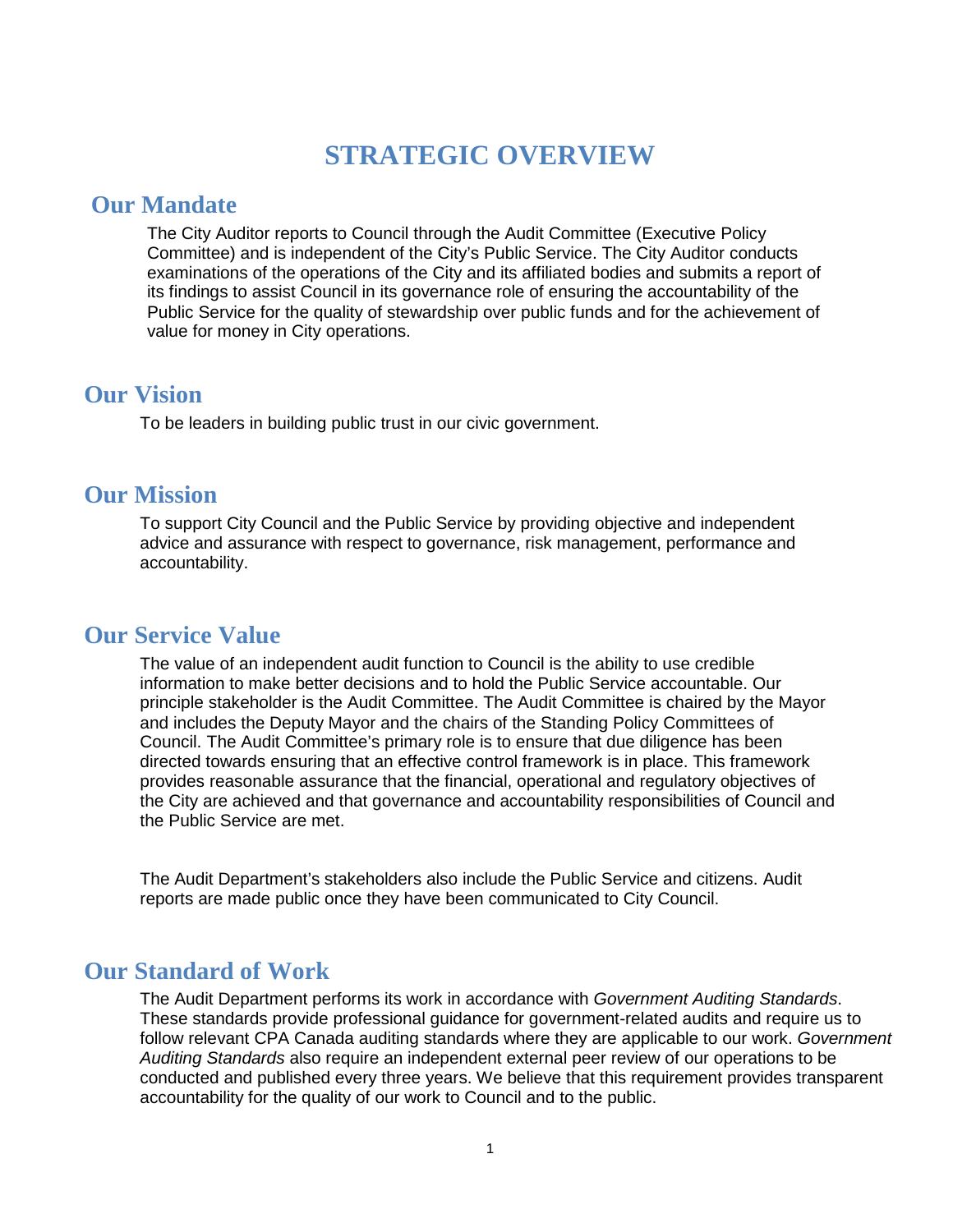# **AUDIT PLAN OVERVIEW**

## **Purpose of an Audit Plan**

The purpose of a formal audit plan is to provide a disciplined approach to the identification of potential audit projects. Formal planning has several benefits:

- It focuses limited resources on priority or high-risk areas.
- It provides the basis for the involvement of clients and stakeholders.
- It ensures that all business units (and associated risks) are considered.
- It serves as a standard against which to measure the performance of the Audit Department.

## **Audit Planning Process**

The Department undertakes a comprehensive audit planning process every two-years. The process comprises several activities:

- identification and classification of auditable entities;
- evaluation of audit entities against standard criteria and risk factors;
- consultation with City Councillors and Senior Administrators;
- updating of *Service Risk Profiles*;
- consideration of resources available and required by project type;
- selection of Audit Projects;
- presentation of our proposed Audit Plan to Audit Committee; and
- communication of our final Audit Plan to City Council.

## **Audit Plan 2021**

The Department proposes to temporarily suspend the two-year audit planning process for a single year. The focus of the Department for 2021 will be a number of investigations based on areas identified as high-priority through preliminary investigation of previous year's Fraud and Waste Hotline reports. The hotline helps deter fraud, waste, and wrongdoing; strengthen internal control and mitigate risks; and improve policies and operating procedures. It is for this reason we believe it is in the best interests of our clients and stakeholders, to increase the resources dedicated to investigations and demonstrate our commitment to corporate accountability, transparency and a sound, ethical work environment.

Every new Fraud and Waste Hotline report is assessed based on the information submitted by the reporter. Investigations are initiated when sufficient, credible information is available. As identified in the Audit Department's 2019 Annual Report the volume and complexity of investigations has been increasing in recent years. The table below illustrates the significant increase in the number of investigations initiated in each of the past three years.

|                      | # of Fraud & Waste     | # of Investigations |
|----------------------|------------------------|---------------------|
|                      | <b>Hotline Reports</b> |                     |
| 2020 (To October 31) | 122                    | 65                  |
| 2019                 | 117                    | 58                  |
| 2018                 | 11 $\Delta$            |                     |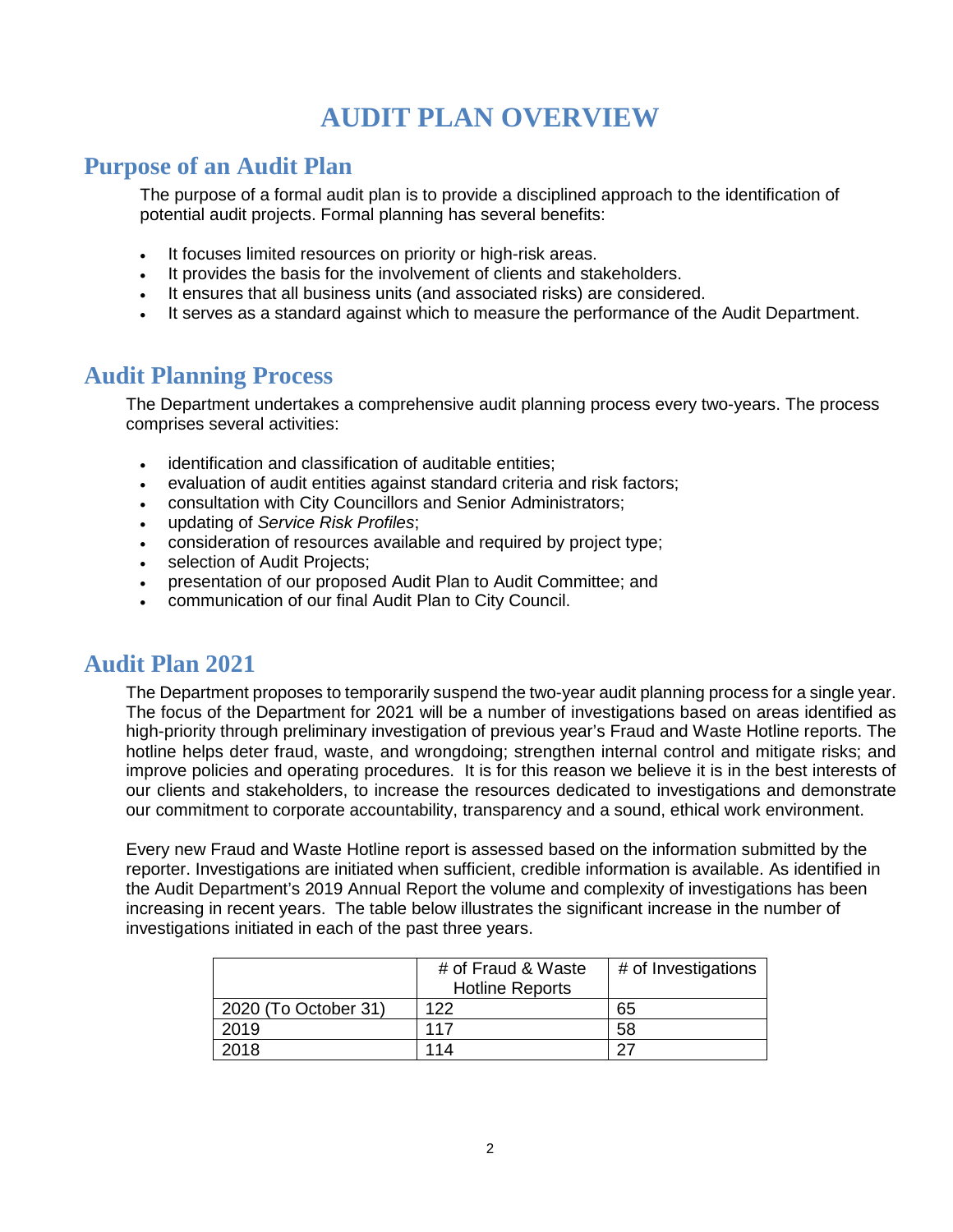Individual investigations need to be conducted on a timely basis since in many cases there is a time sensitivity to the report contents. As the number of investigations has increased so has the number of hours required to perform the investigations. The Department has engaged a professional services firm to support internal resources in the timely investigation of the reports.

|                      | Internal Resource | <b>External Resource</b> | <b>Total Hours</b> |
|----------------------|-------------------|--------------------------|--------------------|
|                      | <b>Hours</b>      | <b>Hours</b>             |                    |
| 2020 (To October 31) | 880               | 519                      | 1,399              |
| 2019                 | 1.152             |                          | 1.152              |
| 2018                 | 657               |                          | 657                |

The greater number of investigations undertaken over the last couple years has afforded an opportunity to identify some areas of concern warranting broader investigation. The Audit Department has identified four organizational units and two process-oriented systems that we intend to perform investigations on in 2021. Reports on these special investigations will be brought forward to Audit Committee as deemed appropriate based on the findings. The specific areas to be investigated are not identified at this time to ensure continued preservation of evidence.

The table on the next page will identify other projects to be performed in 2021. **Appendix A** will highlight the status of our previously approved projects.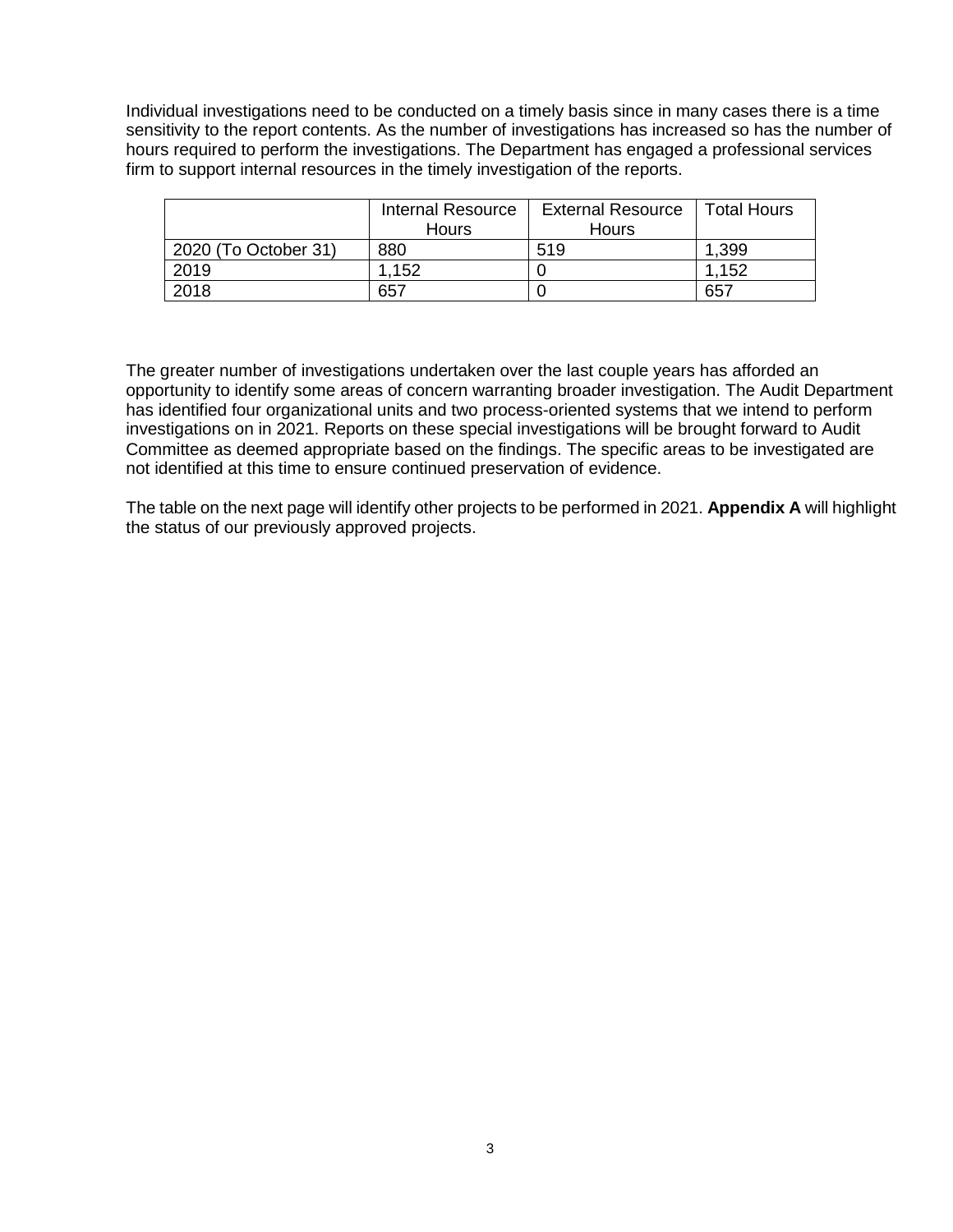| <b>Projects Proposed for 2021</b> |                                                     |                                                                                                                                                                                                                                                                                                                                                                                                                                                                                                                                    |  |  |
|-----------------------------------|-----------------------------------------------------|------------------------------------------------------------------------------------------------------------------------------------------------------------------------------------------------------------------------------------------------------------------------------------------------------------------------------------------------------------------------------------------------------------------------------------------------------------------------------------------------------------------------------------|--|--|
| <b>Mandatory Projects</b>         |                                                     |                                                                                                                                                                                                                                                                                                                                                                                                                                                                                                                                    |  |  |
| Investigations                    | Fraud & Waste Hotline                               | Conduct investigations arising from new reports submitted to the<br>Fraud and Waste Hotline.                                                                                                                                                                                                                                                                                                                                                                                                                                       |  |  |
|                                   |                                                     | Investigations conducted over the past couple of years have<br>identified specific areas of concern that merit broader<br>investigation. These investigations will provide assurance by<br>evaluating key controls and internal processes. The Audit<br>Department has identified four organizational units and two<br>process-oriented systems that we intend to perform<br>investigations. Reports on these special investigations will be<br>brought forward to Audit Committee as deemed appropriate<br>based on the findings. |  |  |
|                                   |                                                     | Over the past three years, between 5-12% of available direct<br>internal hours have been dedicated to conducting investigations.<br>For 2021, the Department is expecting to dedicate 55-65% of<br>available hours to investigations.                                                                                                                                                                                                                                                                                              |  |  |
| Assurance                         | <b>Collective Agreements Due</b><br>Diligence       | Council policy requires that prior to ratification of an agreement,<br>the City Auditor and the external auditor review the full and long-<br>term costs of collective bargaining agreements reported by the<br>Public Service.                                                                                                                                                                                                                                                                                                    |  |  |
|                                   | Independent Fairness<br>Commissioner                | The IFC is required to conduct a compliance review of real estate<br>transactions and management services which require<br>presentation to SPCPDHDD. The IFC will submit an independent<br>report on each compliance review prior to political approval and<br>concurrently with the related administrative report.                                                                                                                                                                                                                |  |  |
|                                   | Quarterly Report Card                               | Follow-up on the implementation status of previous audit<br>recommendations.                                                                                                                                                                                                                                                                                                                                                                                                                                                       |  |  |
| <b>New Projects</b>               |                                                     |                                                                                                                                                                                                                                                                                                                                                                                                                                                                                                                                    |  |  |
| Advisory                          | <b>Enterprise Risk</b><br>Management                | Audit employees will support the Public Service in evaluating the<br>feasibility of implementing an organization-wide enterprise risk<br>management program.                                                                                                                                                                                                                                                                                                                                                                       |  |  |
|                                   | <b>Special Operating Agency</b><br>(SOA) Governance | Achieve the City Charter requirement to review the process for<br>developing, implementing, operating and evaluating the special<br>service units.                                                                                                                                                                                                                                                                                                                                                                                 |  |  |
| Assurance                         | <b>Capital Project Estimates</b>                    | The capital budget estimate documentation supporting a new<br>major capital project is reviewed to confirm it supports the<br>identified estimate class (AACE).                                                                                                                                                                                                                                                                                                                                                                    |  |  |
|                                   | <b>Fleet Management</b>                             | Performance audit to evaluate the size, economic value,<br>utilization, and care/maintenance of the City's light fleet assets.<br>This project supports the City's Green Fleet Plan which is to<br>reduce the environmental impact of the City's vehicle and<br>equipment fleet by reducing fuel consumption, emissions and<br>overall fleet costs through right-sizing the fleet.                                                                                                                                                 |  |  |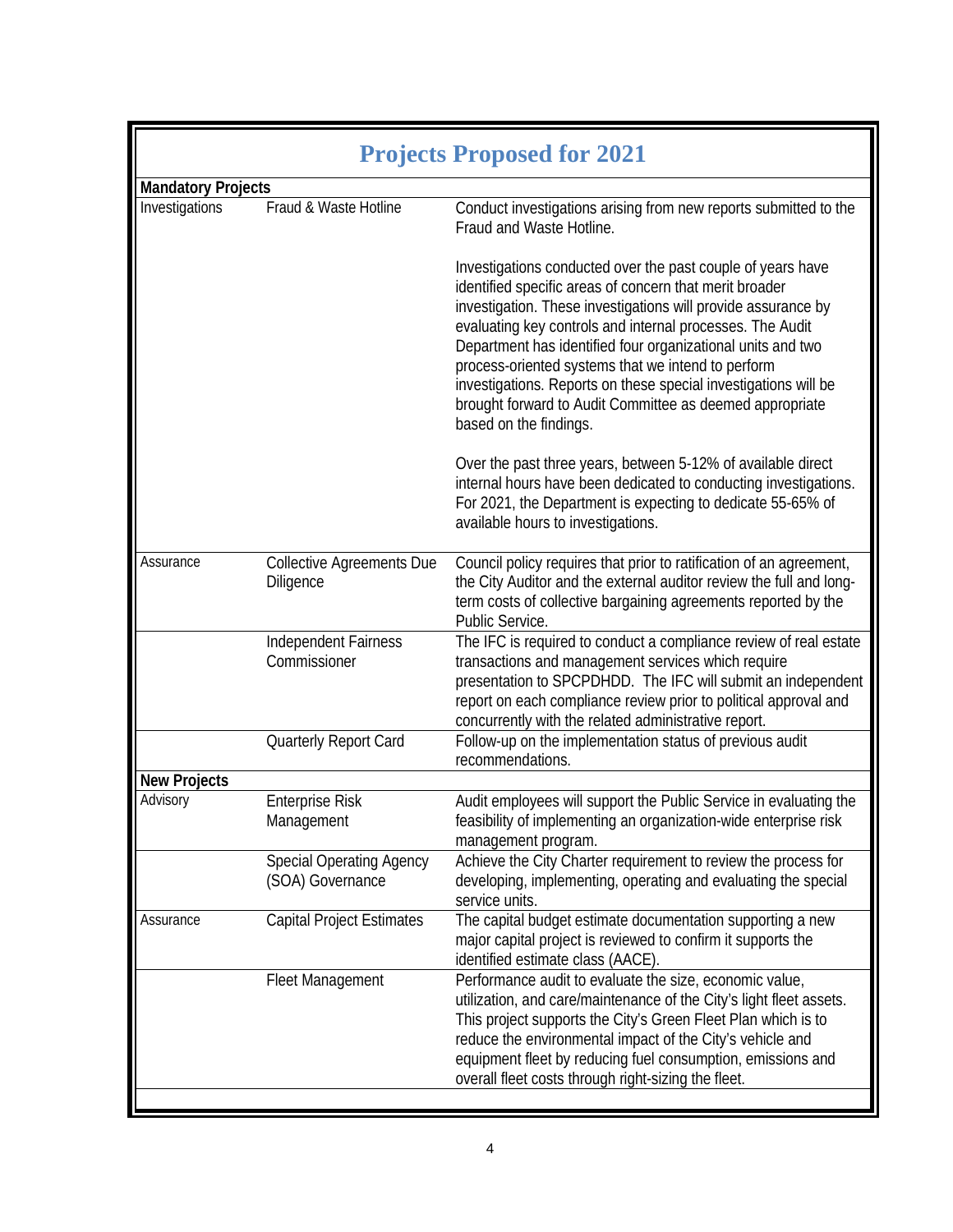# **APPENDIX A – STATUS OF PREVIOUSLY APPROVED PROJECTS**

| <b>2019 Project Status</b>                    |                                                                                                                                                                                                                                                                                                        |                                                                                                                     |  |
|-----------------------------------------------|--------------------------------------------------------------------------------------------------------------------------------------------------------------------------------------------------------------------------------------------------------------------------------------------------------|---------------------------------------------------------------------------------------------------------------------|--|
| Name                                          | Overview                                                                                                                                                                                                                                                                                               | <b>Status</b>                                                                                                       |  |
| Capital Project<br><b>Estimates</b>           | The capital budget estimate documentation<br>supporting a new major capital project is<br>reviewed to confirm it supports the identified<br>estimate class (AACE).                                                                                                                                     | No new major capital projects were<br>identified in 2020.                                                           |  |
| <b>Collective Agreements</b><br>Due Diligence | Council policy requires that prior to ratification of<br>an agreement, the City Auditor and the external<br>auditor review the projected costs of collective<br>bargaining agreements reported by the Public<br>Service.                                                                               | Complete.<br>One Review<br>Engagement<br>Report<br>submitted in 2020.                                               |  |
| <b>Independent Fairness</b><br>Commissioner   | The IFC is required to conduct a compliance<br>review of real estate transactions and<br>management services which require<br>presentation to SPCPDHDD or Council. The IFC<br>submits an independent report prior to political<br>approval and concurrently with the related<br>administrative report. | Ongoing.<br>Twenty three (23) transaction audit<br>reports submitted in 2020 to<br>SPCPDHDD as of October 31, 2020. |  |
| Quarterly Report Card                         | Follow-up on the implementation status of past<br>audit recommendations.                                                                                                                                                                                                                               | Complete.<br>$(14)$ report<br>Fourteen<br>cards<br>were<br>submitted in 2020.                                       |  |
| Southwest Transitway<br>Capital Project       | Limited scope engagement to provide assurance<br>on a proactive basis of specific aspects of the<br>capital project. Reports are submitted reviewing<br>quarterly operations.                                                                                                                          | Complete.<br>Two (2) audit reports, including the<br>final project audit report, were<br>submitted in 2020.         |  |
| <b>Board of Revision</b>                      | Performance audit to review the property<br>assessment appeal process by evaluating the<br>quality of information and support provided to the<br>Board, adherence to governing authorities, and<br>communication and consistency of rendered<br>decisions.                                             | In-progress.<br>Report expected to be presented to<br>Audit Committee in Q1 - 2021.                                 |  |
| <b>Continuous Monitoring</b><br>(Phase 2)     | To implement proactive continuous monitoring<br>on select financial transactions to detect unusual<br>expenses and identify where supporting internal<br>controls should be strengthened.                                                                                                              | Complete<br>Final report presented to Audit<br>Committee in Q2 - 2020.                                              |  |